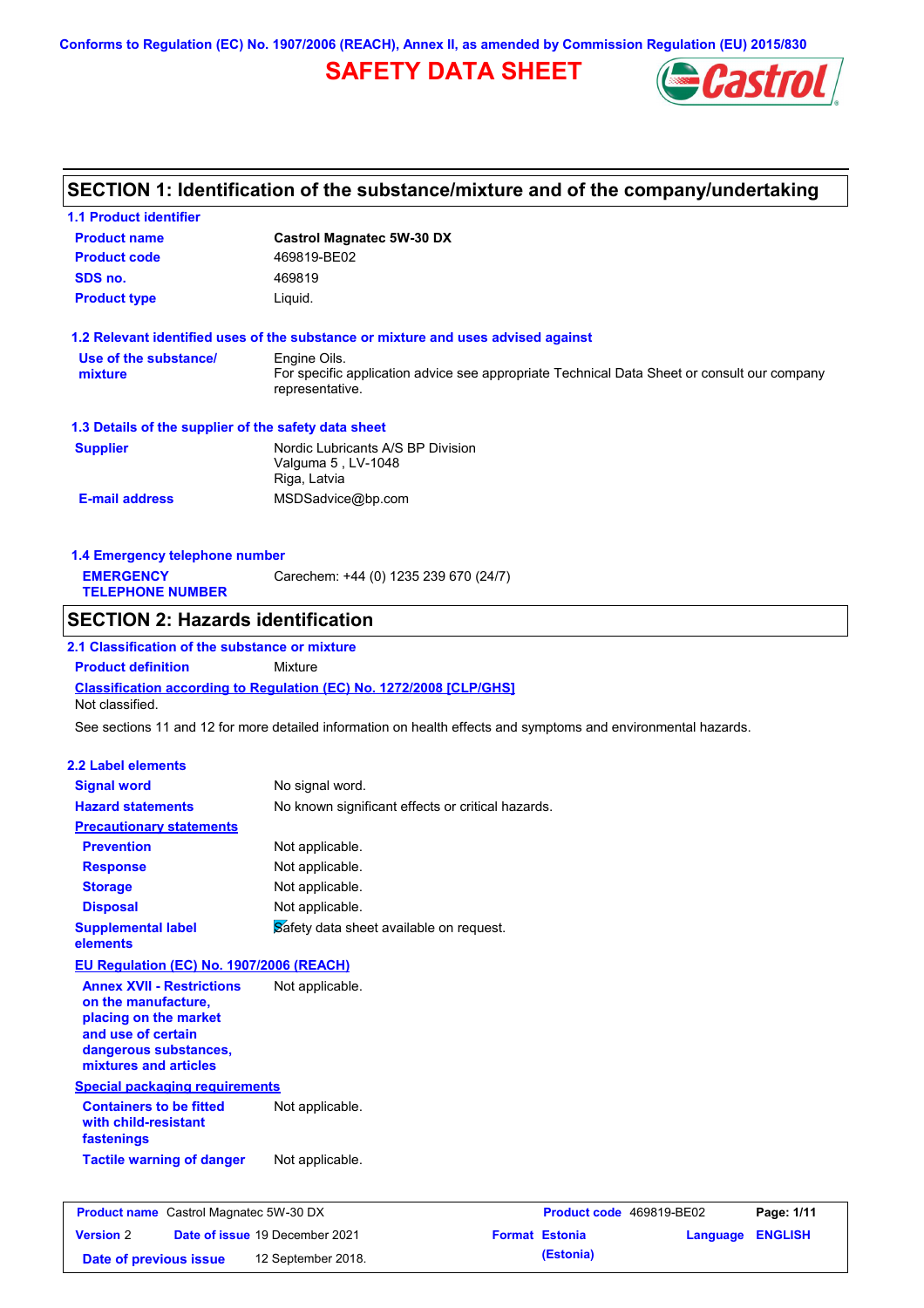# **SECTION 2: Hazards identification**

| 2.3 Other hazards                                                                                                        |                                                                                                                                                                                                                          |
|--------------------------------------------------------------------------------------------------------------------------|--------------------------------------------------------------------------------------------------------------------------------------------------------------------------------------------------------------------------|
| <b>Results of PBT and vPvB</b><br>assessment                                                                             | Product does not meet the criteria for PBT or vPvB according to Regulation (EC) No. 1907/2006,<br>Annex XIII.                                                                                                            |
| <b>Product meets the criteria</b><br>for PBT or vPvB according<br>to Regulation (EC) No.<br><b>1907/2006, Annex XIII</b> | This mixture does not contain any substances that are assessed to be a PBT or a vPvB.                                                                                                                                    |
| Other hazards which do<br>not result in classification                                                                   | Defatting to the skin.<br>USED ENGINE OILS<br>Used engine oil may contain hazardous components which have the potential to cause skin<br>cancer.<br>See Toxicological Information, section 11 of this Safety Data Sheet. |

### **SECTION 3: Composition/information on ingredients**

### **3.2 Mixtures**

**Product definition**

### Mixture

Highly refined base oil (IP 346 DMSO extract < 3%). Proprietary performance additives.

| <b>Product/ingredient</b><br>name                         | <b>Identifiers</b>                                                                                         | % | <b>Regulation (EC) No.</b><br><b>1272/2008 [CLP]</b> | <b>Type</b> |
|-----------------------------------------------------------|------------------------------------------------------------------------------------------------------------|---|------------------------------------------------------|-------------|
| Distillates (petroleum), hydrotreated<br>heavy paraffinic | REACH #: 01-2119484627-25 $\geq$ 50 - $\leq$ 75<br>EC: 265-157-1<br>CAS: 64742-54-7<br>Index: 649-467-00-8 |   | Asp. Tox. 1, H304                                    | $[1]$       |

**See Section 16 for the full text of the H statements declared above.**

**Type** 

[1] Substance classified with a health or environmental hazard

[2] Substance with a workplace exposure limit

[3] Substance meets the criteria for PBT according to Regulation (EC) No. 1907/2006, Annex XIII

[4] Substance meets the criteria for vPvB according to Regulation (EC) No. 1907/2006, Annex XIII

[5] Substance of equivalent concern

[6] Additional disclosure due to company policy

Occupational exposure limits, if available, are listed in Section 8.

### **SECTION 4: First aid measures**

| 4.1 Description of first aid measures                                             |                                                                                                                   |                                                                                                                                                                                                                                        |                          |          |                |
|-----------------------------------------------------------------------------------|-------------------------------------------------------------------------------------------------------------------|----------------------------------------------------------------------------------------------------------------------------------------------------------------------------------------------------------------------------------------|--------------------------|----------|----------------|
| <b>Eye contact</b>                                                                | contact lenses. Get medical attention.                                                                            | In case of contact, immediately flush eyes with plenty of water for at least 15 minutes. Eyelids<br>should be held away from the eyeball to ensure thorough rinsing. Check for and remove any                                          |                          |          |                |
| <b>Skin contact</b>                                                               |                                                                                                                   | Wash skin thoroughly with soap and water or use recognised skin cleanser. Remove<br>contaminated clothing and shoes. Wash clothing before reuse. Clean shoes thoroughly before<br>reuse. Get medical attention if irritation develops. |                          |          |                |
| <b>Inhalation</b>                                                                 | Winhaled, remove to fresh air. Get medical attention if symptoms occur.                                           |                                                                                                                                                                                                                                        |                          |          |                |
| <b>Ingestion</b>                                                                  | symptoms occur.                                                                                                   | Do not induce vomiting unless directed to do so by medical personnel. Get medical attention if                                                                                                                                         |                          |          |                |
| <b>Protection of first-aiders</b>                                                 | No action shall be taken involving any personal risk or without suitable training.                                |                                                                                                                                                                                                                                        |                          |          |                |
|                                                                                   | 4.2 Most important symptoms and effects, both acute and delayed                                                   |                                                                                                                                                                                                                                        |                          |          |                |
|                                                                                   | See Section 11 for more detailed information on health effects and symptoms.                                      |                                                                                                                                                                                                                                        |                          |          |                |
| <b>Potential acute health effects</b>                                             |                                                                                                                   |                                                                                                                                                                                                                                        |                          |          |                |
| <b>Inhalation</b>                                                                 | Vapour inhalation under ambient conditions is not normally a problem due to low vapour<br>pressure.               |                                                                                                                                                                                                                                        |                          |          |                |
| <b>Ingestion</b>                                                                  | No known significant effects or critical hazards.                                                                 |                                                                                                                                                                                                                                        |                          |          |                |
| <b>Skin contact</b>                                                               | Defatting to the skin. May cause skin dryness and irritation.                                                     |                                                                                                                                                                                                                                        |                          |          |                |
| <b>Eye contact</b>                                                                | No known significant effects or critical hazards.                                                                 |                                                                                                                                                                                                                                        |                          |          |                |
|                                                                                   | Delayed and immediate effects as well as chronic effects from short and long-term exposure                        |                                                                                                                                                                                                                                        |                          |          |                |
| <b>Inhalation</b>                                                                 | Overexposure to the inhalation of airborne droplets or aerosols may cause irritation of the<br>respiratory tract. |                                                                                                                                                                                                                                        |                          |          |                |
| <b>Ingestion</b><br>Ingestion of large quantities may cause nausea and diarrhoea. |                                                                                                                   |                                                                                                                                                                                                                                        |                          |          |                |
| <b>Skin contact</b>                                                               | Prolonged or repeated contact can defat the skin and lead to irritation and/or dermatitis.                        |                                                                                                                                                                                                                                        |                          |          |                |
| <b>Product name</b> Castrol Magnatec 5W-30 DX                                     |                                                                                                                   |                                                                                                                                                                                                                                        | Product code 469819-BE02 |          | Page: 2/11     |
| <b>Version 2</b>                                                                  | Date of issue 19 December 2021                                                                                    | <b>Format Estonia</b>                                                                                                                                                                                                                  |                          | Language | <b>ENGLISH</b> |
| Date of previous issue                                                            | 12 September 2018.                                                                                                |                                                                                                                                                                                                                                        | (Estonia)                |          |                |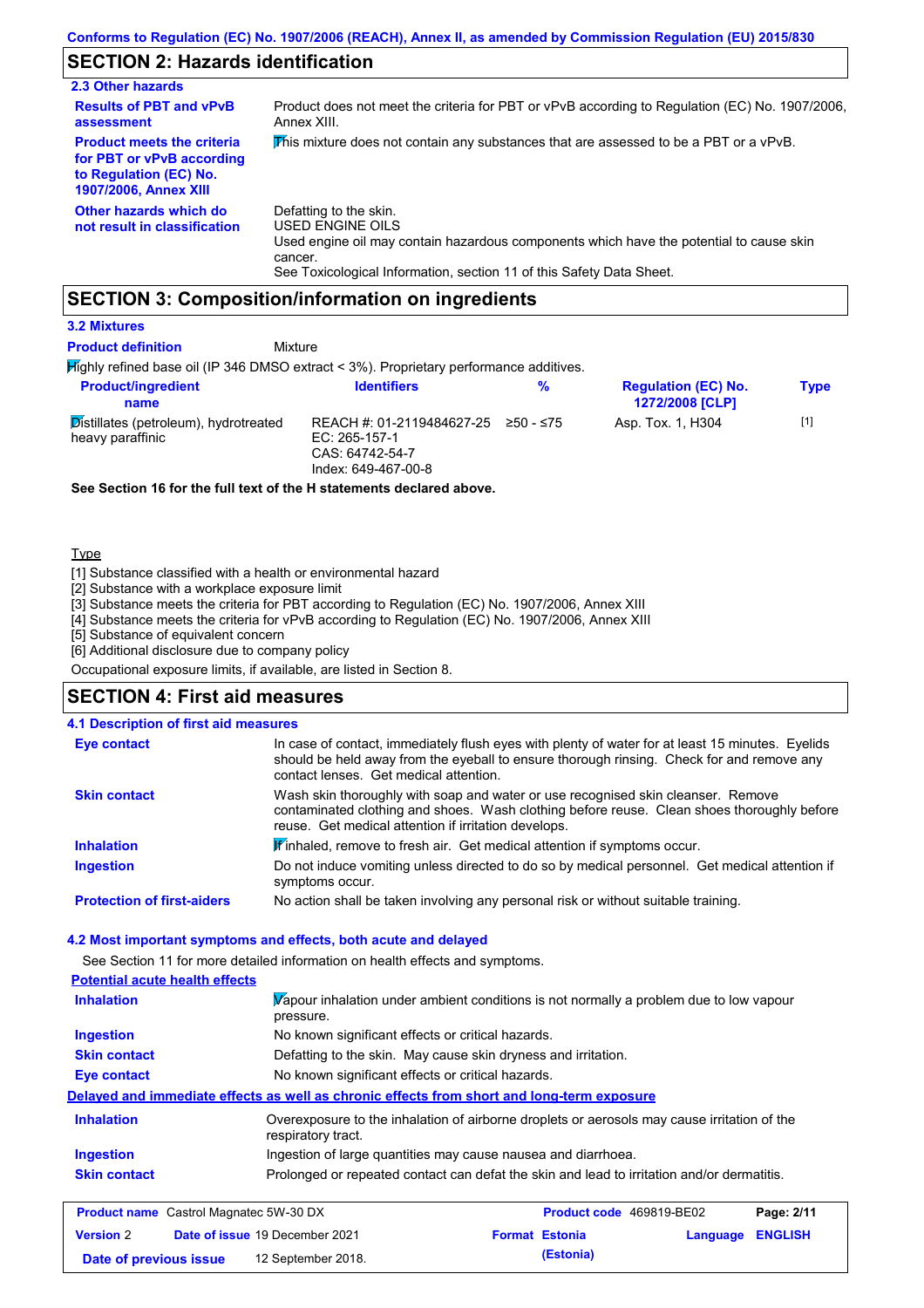| Conforms to Regulation (EC) No. 1907/2006 (REACH), Annex II, as amended by Commission Regulation (EU) 2015/830 |                                                                                                                                                                                                                                                                                                                                                                   |  |  |
|----------------------------------------------------------------------------------------------------------------|-------------------------------------------------------------------------------------------------------------------------------------------------------------------------------------------------------------------------------------------------------------------------------------------------------------------------------------------------------------------|--|--|
| <b>SECTION 4: First aid measures</b>                                                                           |                                                                                                                                                                                                                                                                                                                                                                   |  |  |
| <b>Eye contact</b>                                                                                             | Potential risk of transient stinging or redness if accidental eye contact occurs.                                                                                                                                                                                                                                                                                 |  |  |
|                                                                                                                | 4.3 Indication of any immediate medical attention and special treatment needed                                                                                                                                                                                                                                                                                    |  |  |
| <b>Notes to physician</b>                                                                                      | Treatment should in general be symptomatic and directed to relieving any effects.                                                                                                                                                                                                                                                                                 |  |  |
| <b>SECTION 5: Firefighting measures</b>                                                                        |                                                                                                                                                                                                                                                                                                                                                                   |  |  |
| 5.1 Extinguishing media                                                                                        |                                                                                                                                                                                                                                                                                                                                                                   |  |  |
| <b>Suitable extinguishing</b><br>media                                                                         | In case of fire, use foam, dry chemical or carbon dioxide extinguisher or spray.                                                                                                                                                                                                                                                                                  |  |  |
| <b>Unsuitable extinguishing</b><br>media                                                                       | Do not use water jet. The use of a water jet may cause the fire to spread by splashing the<br>burning product.                                                                                                                                                                                                                                                    |  |  |
| 5.2 Special hazards arising from the substance or mixture                                                      |                                                                                                                                                                                                                                                                                                                                                                   |  |  |
| <b>Hazards from the</b><br>substance or mixture                                                                | In a fire or if heated, a pressure increase will occur and the container may burst.                                                                                                                                                                                                                                                                               |  |  |
| <b>Hazardous combustion</b><br>products                                                                        | Combustion products may include the following:<br>carbon oxides (CO, CO <sub>2</sub> ) (carbon monoxide, carbon dioxide)                                                                                                                                                                                                                                          |  |  |
| <b>5.3 Advice for firefighters</b>                                                                             |                                                                                                                                                                                                                                                                                                                                                                   |  |  |
| <b>Special precautions for</b><br>fire-fighters                                                                | No action shall be taken involving any personal risk or without suitable training. Promptly<br>isolate the scene by removing all persons from the vicinity of the incident if there is a fire.                                                                                                                                                                    |  |  |
| <b>Special protective</b><br>equipment for fire-fighters                                                       | Fire-fighters should wear appropriate protective equipment and self-contained breathing<br>apparatus (SCBA) with a full face-piece operated in positive pressure mode. Clothing for fire-<br>fighters (including helmets, protective boots and gloves) conforming to European standard EN<br>469 will provide a basic level of protection for chemical incidents. |  |  |

# **SECTION 6: Accidental release measures**

|                                                          | 6.1 Personal precautions, protective equipment and emergency procedures                                                                                                                                                                                                                                                                                                                        |  |  |
|----------------------------------------------------------|------------------------------------------------------------------------------------------------------------------------------------------------------------------------------------------------------------------------------------------------------------------------------------------------------------------------------------------------------------------------------------------------|--|--|
| For non-emergency<br>personnel                           | No action shall be taken involving any personal risk or without suitable training. Evacuate<br>surrounding areas. Keep unnecessary and unprotected personnel from entering. Do not touch<br>or walk through spilt material. Floors may be slippery; use care to avoid falling. Put on<br>appropriate personal protective equipment.                                                            |  |  |
| For emergency responders                                 | If specialised clothing is required to deal with the spillage, take note of any information in<br>Section 8 on suitable and unsuitable materials. See also the information in "For non-<br>emergency personnel".                                                                                                                                                                               |  |  |
| <b>6.2 Environmental</b><br>precautions                  | Avoid dispersal of spilt material and runoff and contact with soil, waterways, drains and sewers.<br>Inform the relevant authorities if the product has caused environmental pollution (sewers,<br>waterways, soil or air).                                                                                                                                                                    |  |  |
| 6.3 Methods and material for containment and cleaning up |                                                                                                                                                                                                                                                                                                                                                                                                |  |  |
| <b>Small spill</b>                                       | Stop leak if without risk. Move containers from spill area. Absorb with an inert material and<br>place in an appropriate waste disposal container. Dispose of via a licensed waste disposal<br>contractor.                                                                                                                                                                                     |  |  |
| <b>Large spill</b>                                       | Stop leak if without risk. Move containers from spill area. Prevent entry into sewers, water<br>courses, basements or confined areas. Contain and collect spillage with non-combustible,<br>absorbent material e.g. sand, earth, vermiculite or diatomaceous earth and place in container<br>for disposal according to local regulations. Dispose of via a licensed waste disposal contractor. |  |  |
| 6.4 Reference to other<br><b>sections</b>                | See Section 1 for emergency contact information.<br>See Section 5 for firefighting measures.<br>See Section 8 for information on appropriate personal protective equipment.<br>See Section 12 for environmental precautions.<br>See Section 13 for additional waste treatment information.                                                                                                     |  |  |

| <b>Product name</b> Castrol Magnatec 5W-30 DX |  |                                       | Product code 469819-BE02 |                       | Page: 3/11              |  |
|-----------------------------------------------|--|---------------------------------------|--------------------------|-----------------------|-------------------------|--|
| <b>Version 2</b>                              |  | <b>Date of issue 19 December 2021</b> |                          | <b>Format Estonia</b> | <b>Language ENGLISH</b> |  |
| Date of previous issue                        |  | 12 September 2018.                    |                          | (Estonia)             |                         |  |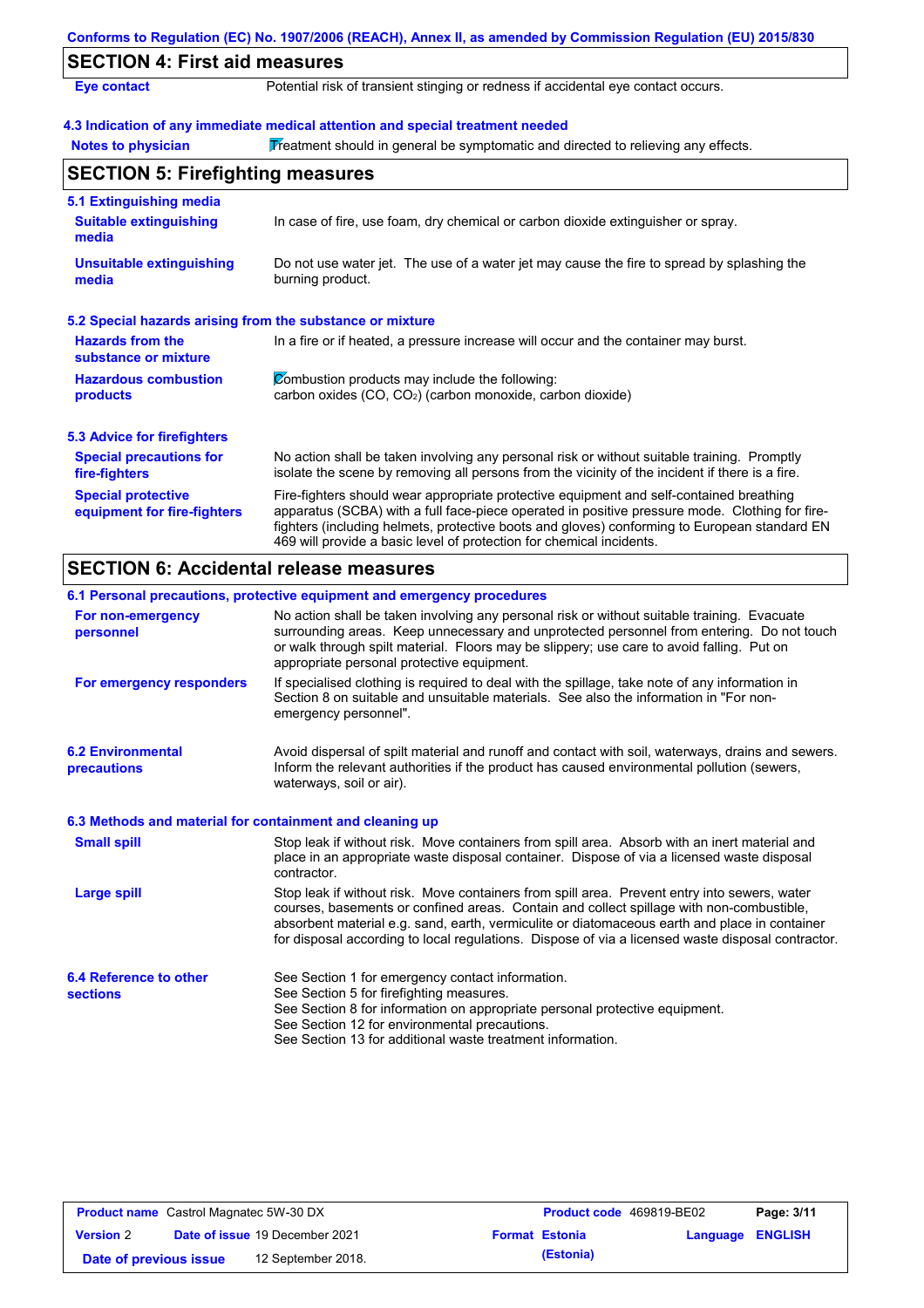## **SECTION 7: Handling and storage**

| 7.1 Precautions for safe handling                                                                                                                                                                                                                                                                                                                                    |                                                                                                                                                                                                                                                                                                                                                                                                                                                                                          |  |  |
|----------------------------------------------------------------------------------------------------------------------------------------------------------------------------------------------------------------------------------------------------------------------------------------------------------------------------------------------------------------------|------------------------------------------------------------------------------------------------------------------------------------------------------------------------------------------------------------------------------------------------------------------------------------------------------------------------------------------------------------------------------------------------------------------------------------------------------------------------------------------|--|--|
| <b>Protective measures</b>                                                                                                                                                                                                                                                                                                                                           | Put on appropriate personal protective equipment.                                                                                                                                                                                                                                                                                                                                                                                                                                        |  |  |
| Eating, drinking and smoking should be prohibited in areas where this material is handled,<br><b>Advice on general</b><br>stored and processed. Wash thoroughly after handling. Remove contaminated clothing and<br>occupational hygiene<br>protective equipment before entering eating areas. See also Section 8 for additional<br>information on hygiene measures. |                                                                                                                                                                                                                                                                                                                                                                                                                                                                                          |  |  |
| <b>7.2 Conditions for safe</b><br>storage, including any<br>incompatibilities                                                                                                                                                                                                                                                                                        | Store in accordance with local requlations. Store in a dry, cool and well-ventilated area, away<br>from incompatible materials (see Section 10). Keep away from heat and direct sunlight. Keep<br>container tightly closed and sealed until ready for use. Containers that have been opened must<br>be carefully resealed and kept upright to prevent leakage. Store and use only in equipment/<br>containers designed for use with this product. Do not store in unlabelled containers. |  |  |
| <b>Not suitable</b>                                                                                                                                                                                                                                                                                                                                                  | Prolonged exposure to elevated temperature                                                                                                                                                                                                                                                                                                                                                                                                                                               |  |  |
| 7.3 Specific end use(s)                                                                                                                                                                                                                                                                                                                                              |                                                                                                                                                                                                                                                                                                                                                                                                                                                                                          |  |  |
| <b>Recommendations</b>                                                                                                                                                                                                                                                                                                                                               | See section 1.2 and Exposure scenarios in annex, if applicable.                                                                                                                                                                                                                                                                                                                                                                                                                          |  |  |

### **SECTION 8: Exposure controls/personal protection**

#### **8.1 Control parameters**

**Occupational exposure limits** No exposure limit value known.

Whilst specific OELs for certain components may be shown in this section, other components may be present in any mist, vapour or dust produced. Therefore, the specific OELs may not be applicable to the product as a whole and are provided for guidance only.

#### **Recommended monitoring procedures**

If this product contains ingredients with exposure limits, personal, workplace atmosphere or biological monitoring may be required to determine the effectiveness of the ventilation or other control measures and/or the necessity to use respiratory protective equipment. Reference should be made to monitoring standards, such as the following: European Standard EN 689 (Workplace atmospheres - Guidance for the assessment of exposure by inhalation to chemical agents for comparison with limit values and measurement strategy) European Standard EN 14042 (Workplace atmospheres - Guide for the application and use of procedures for the assessment of exposure to chemical and biological agents) European Standard EN 482 (Workplace atmospheres - General requirements for the performance of procedures for the measurement of chemical agents) Reference to national guidance documents for methods for the determination of hazardous substances will also be required.

### **Derived No Effect Level**

No DNELs/DMELs available.

#### **Predicted No Effect Concentration**

No PNECs available

| <b>Appropriate engineering</b><br>controls    | Provide exhaust ventilation or other engineering controls to keep the relevant airborne<br>concentrations below their respective occupational exposure limits.<br>All activities involving chemicals should be assessed for their risks to health, to ensure                                                                                                                                                                                                                                                                                                                                                                                                                                                                            |                          |            |
|-----------------------------------------------|-----------------------------------------------------------------------------------------------------------------------------------------------------------------------------------------------------------------------------------------------------------------------------------------------------------------------------------------------------------------------------------------------------------------------------------------------------------------------------------------------------------------------------------------------------------------------------------------------------------------------------------------------------------------------------------------------------------------------------------------|--------------------------|------------|
|                                               | exposures are adequately controlled. Personal protective equipment should only be considered<br>after other forms of control measures (e.g. engineering controls) have been suitably evaluated.<br>Personal protective equipment should conform to appropriate standards, be suitable for use, be<br>kept in good condition and properly maintained.<br>Your supplier of personal protective equipment should be consulted for advice on selection and<br>appropriate standards. For further information contact your national organisation for standards.<br>The final choice of protective equipment will depend upon a risk assessment. It is important to<br>ensure that all items of personal protective equipment are compatible. |                          |            |
| <b>Individual protection measures</b>         |                                                                                                                                                                                                                                                                                                                                                                                                                                                                                                                                                                                                                                                                                                                                         |                          |            |
| <b>Hygiene measures</b>                       | Wash hands, forearms and face thoroughly after handling chemical products, before eating,<br>smoking and using the lavatory and at the end of the working period. Ensure that eyewash<br>stations and safety showers are close to the workstation location.                                                                                                                                                                                                                                                                                                                                                                                                                                                                             |                          |            |
| <b>Respiratory protection</b>                 | In case of insufficient ventilation, wear suitable respiratory equipment.<br>The correct choice of respiratory protection depends upon the chemicals being handled, the<br>conditions of work and use, and the condition of the respiratory equipment. Safety procedures<br>should be developed for each intended application. Respiratory protection equipment should<br>therefore be chosen in consultation with the supplier/manufacturer and with a full assessment<br>of the working conditions.                                                                                                                                                                                                                                   |                          |            |
| <b>Eye/face protection</b>                    | Safety glasses with side shields.                                                                                                                                                                                                                                                                                                                                                                                                                                                                                                                                                                                                                                                                                                       |                          |            |
| <b>Skin protection</b>                        |                                                                                                                                                                                                                                                                                                                                                                                                                                                                                                                                                                                                                                                                                                                                         |                          |            |
| <b>Product name</b> Castrol Magnatec 5W-30 DX |                                                                                                                                                                                                                                                                                                                                                                                                                                                                                                                                                                                                                                                                                                                                         | Product code 469819-BE02 | Page: 4/11 |
|                                               |                                                                                                                                                                                                                                                                                                                                                                                                                                                                                                                                                                                                                                                                                                                                         |                          |            |

**Date of previous issue (Estonia)** 12 September 2018.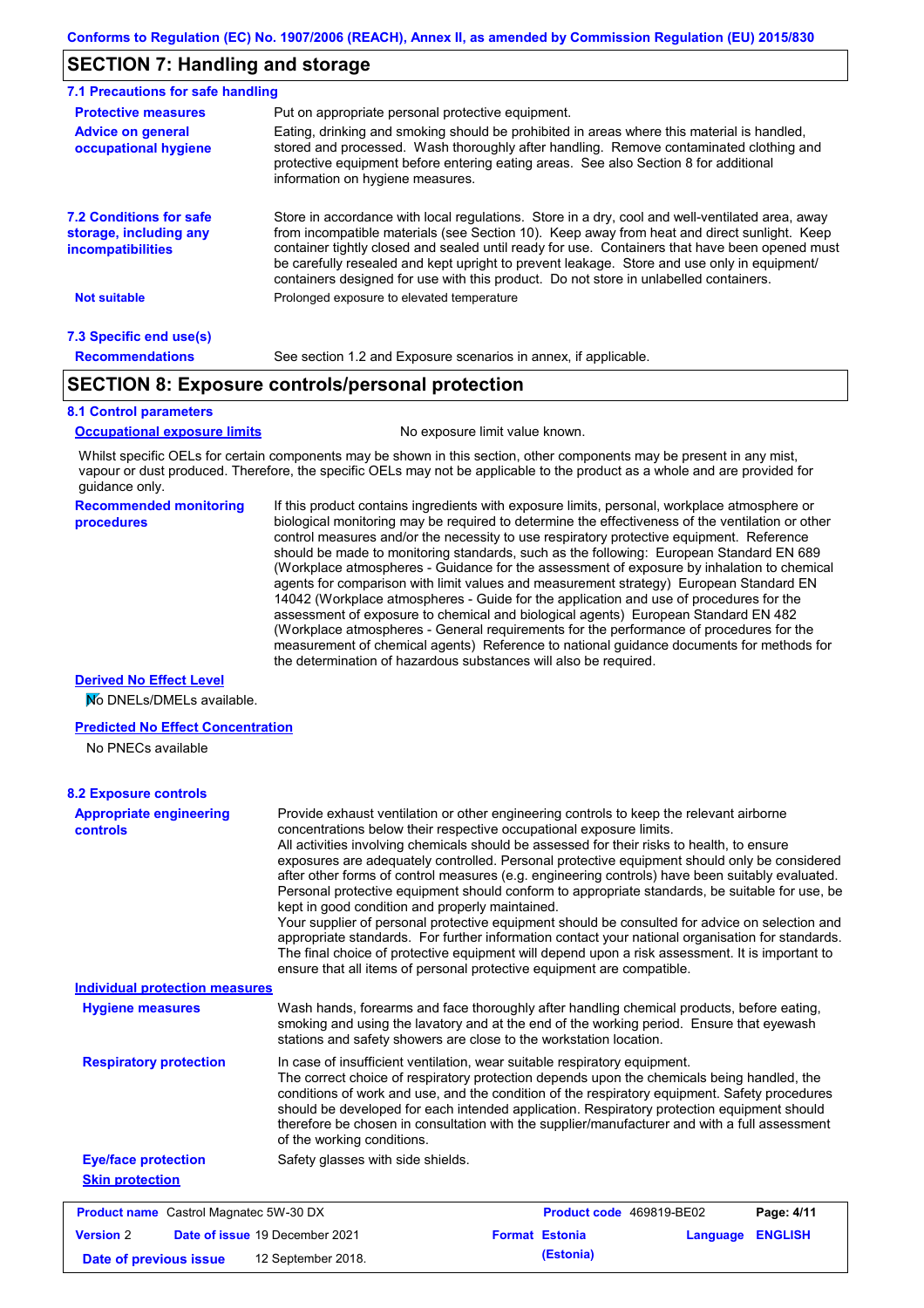### **SECTION 8: Exposure controls/personal protection**

**Hand protection** 

|  | <b>General Information:</b> |
|--|-----------------------------|
|--|-----------------------------|

Because specific work environments and material handling practices vary, safety procedures should be developed for each intended application. The correct choice of protective gloves depends upon the chemicals being handled, and the conditions of work and use. Most gloves provide protection for only a limited time before they must be discarded and replaced (even the best chemically resistant gloves will break down after repeated chemical exposures).

Gloves should be chosen in consultation with the supplier / manufacturer and taking account of a full assessment of the working conditions.

Recommended: Nitrile gloves. **Breakthrough time:**

Breakthrough time data are generated by glove manufacturers under laboratory test conditions and represent how long a glove can be expected to provide effective permeation resistance. It is important when following breakthrough time recommendations that actual workplace conditions are taken into account. Always consult with your glove supplier for up-to-date technical information on breakthrough times for the recommended glove type. Our recommendations on the selection of gloves are as follows:

Continuous contact:

Gloves with a minimum breakthrough time of 240 minutes, or >480 minutes if suitable gloves can be obtained.

If suitable gloves are not available to offer that level of protection, gloves with shorter breakthrough times may be acceptable as long as appropriate glove maintenance and replacement regimes are determined and adhered to.

Short-term / splash protection:

Recommended breakthrough times as above.

It is recognised that for short-term, transient exposures, gloves with shorter breakthrough times may commonly be used. Therefore, appropriate maintenance and replacement regimes must be determined and rigorously followed.

#### **Glove Thickness:**

For general applications, we recommend gloves with a thickness typically greater than 0.35 mm.

It should be emphasised that glove thickness is not necessarily a good predictor of glove resistance to a specific chemical, as the permeation efficiency of the glove will be dependent on the exact composition of the glove material. Therefore, glove selection should also be based on consideration of the task requirements and knowledge of breakthrough times. Glove thickness may also vary depending on the glove manufacturer, the glove type and the glove model. Therefore, the manufacturers' technical data should always be taken into account to ensure selection of the most appropriate glove for the task.

Note: Depending on the activity being conducted, gloves of varying thickness may be required for specific tasks. For example:

 • Thinner gloves (down to 0.1 mm or less) may be required where a high degree of manual dexterity is needed. However, these gloves are only likely to give short duration protection and would normally be just for single use applications, then disposed of.

 • Thicker gloves (up to 3 mm or more) may be required where there is a mechanical (as well as a chemical) risk i.e. where there is abrasion or puncture potential.

**Skin and body**

Use of protective clothing is good industrial practice.

Personal protective equipment for the body should be selected based on the task being performed and the risks involved and should be approved by a specialist before handling this product.

Cotton or polyester/cotton overalls will only provide protection against light superficial contamination that will not soak through to the skin. Overalls should be laundered on a regular basis. When the risk of skin exposure is high (e.g. when cleaning up spillages or if there is a risk of splashing) then chemical resistant aprons and/or impervious chemical suits and boots will be required.

| <b>Product name</b> Castrol Magnatec 5W-30 DX |  | <b>Product code</b> 469819-BE02       |  | Page: 5/11            |                         |  |
|-----------------------------------------------|--|---------------------------------------|--|-----------------------|-------------------------|--|
| <b>Version 2</b>                              |  | <b>Date of issue 19 December 2021</b> |  | <b>Format Estonia</b> | <b>Language ENGLISH</b> |  |
| Date of previous issue                        |  | 12 September 2018.                    |  | (Estonia)             |                         |  |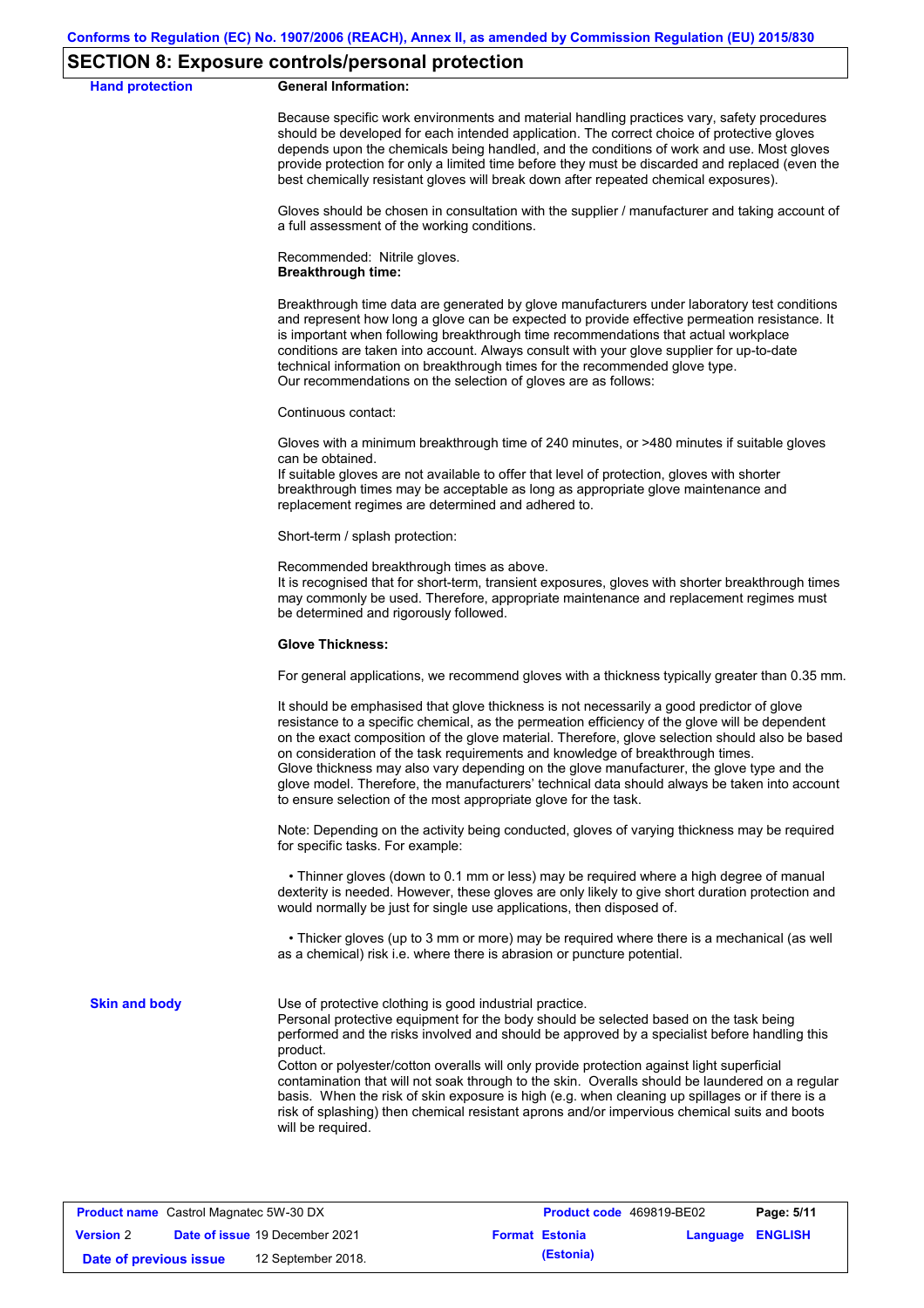# **SECTION 8: Exposure controls/personal protection**

| <b>Refer to standards:</b>                | Respiratory protection: EN 529<br>Gloves: EN 420, EN 374<br>Eye protection: EN 166<br>Filtering half-mask: EN 149<br>Filtering half-mask with valve: EN 405<br>Half-mask: EN 140 plus filter<br>Full-face mask: EN 136 plus filter<br>Particulate filters: EN 143<br>Gas/combined filters: EN 14387                           |
|-------------------------------------------|-------------------------------------------------------------------------------------------------------------------------------------------------------------------------------------------------------------------------------------------------------------------------------------------------------------------------------|
| <b>Environmental exposure</b><br>controls | Emissions from ventilation or work process equipment should be checked to ensure they<br>comply with the requirements of environmental protection legislation. In some cases, fume<br>scrubbers, filters or engineering modifications to the process equipment will be necessary to<br>reduce emissions to acceptable levels. |

# **SECTION 9: Physical and chemical properties**

The conditions of measurement of all properties are at standard temperature and pressure unless otherwise indicated.

### **9.1 Information on basic physical and chemical properties**

| <b>Appearance</b>                                      |                                              |
|--------------------------------------------------------|----------------------------------------------|
| <b>Physical state</b>                                  | Liquid.                                      |
| <b>Colour</b>                                          | Amber. [Light]                               |
| <b>Odour</b>                                           | Not available.                               |
| <b>Odour threshold</b>                                 | Not available.                               |
| рH                                                     | Mot applicable.                              |
| <b>Melting point/freezing point</b>                    | Not available.                               |
| Initial boiling point and boiling                      | Not available.                               |
| range                                                  |                                              |
| <b>Pour point</b>                                      | $\overline{45}$ °C                           |
| <b>Flash point</b>                                     | Ølosed cup: 203°C (397.4°F) [Pensky-Martens] |
| <b>Evaporation rate</b>                                | Not available.                               |
| <b>Flammability (solid, gas)</b>                       | Not available.                               |
| <b>Upper/lower flammability or</b><br>explosive limits | Not available.                               |
| <b>Vapour pressure</b>                                 | Not available.                               |

### Not available.

|                                                   |                                                                                                                                            | Vapour Pressure at 20°C |         |                          | Vapour pressure at 50°C |     |               |
|---------------------------------------------------|--------------------------------------------------------------------------------------------------------------------------------------------|-------------------------|---------|--------------------------|-------------------------|-----|---------------|
|                                                   | Ingredient name mm Hg kPa                                                                                                                  |                         |         | <b>Method</b>            | m <sub>m</sub><br>Hg    | kPa | <b>Method</b> |
|                                                   | Distillates (petroleum),<br>hydrotreated heavy<br>paraffinic                                                                               | < 0.08                  | < 0.011 | <b>ASTM D 5191</b>       |                         |     |               |
|                                                   | Distillates (petroleum),<br>hydrotreated heavy<br>paraffinic                                                                               | < 0.08                  | < 0.011 | <b>ASTM D 5191</b>       |                         |     |               |
|                                                   | Distillates (petroleum),<br>solvent-dewaxed<br>heavy paraffinic                                                                            | < 0.08                  | < 0.011 | <b>ASTM D 5191</b>       |                         |     |               |
| <b>Vapour density</b>                             | Not available.                                                                                                                             |                         |         |                          |                         |     |               |
| <b>Relative density</b>                           | Not available.                                                                                                                             |                         |         |                          |                         |     |               |
| <b>Density</b>                                    | <1000 kg/m <sup>3</sup> (<1 g/cm <sup>3</sup> ) at 15 <sup>°</sup> C                                                                       |                         |         |                          |                         |     |               |
| <b>Solubility(ies)</b>                            | insoluble in water.                                                                                                                        |                         |         |                          |                         |     |               |
| <b>Partition coefficient: n-octanol/</b><br>water | Mot applicable.                                                                                                                            |                         |         |                          |                         |     |               |
| <b>Auto-ignition temperature</b>                  | Not available.                                                                                                                             |                         |         |                          |                         |     |               |
| <b>Decomposition temperature</b>                  | Not available.                                                                                                                             |                         |         |                          |                         |     |               |
| <b>Viscosity</b>                                  | Kinematic: 63.9 mm <sup>2</sup> /s (63.9 cSt) at 40 $^{\circ}$ C<br>Kinematic: 11.2 to 11.7 mm <sup>2</sup> /s (11.2 to 11.7 cSt) at 100°C |                         |         |                          |                         |     |               |
| <b>Explosive properties</b>                       | Not available.                                                                                                                             |                         |         |                          |                         |     |               |
| <b>Oxidising properties</b>                       | Not available.                                                                                                                             |                         |         |                          |                         |     |               |
| <b>Particle characteristics</b>                   |                                                                                                                                            |                         |         |                          |                         |     |               |
| <b>Median particle size</b>                       | Not applicable.                                                                                                                            |                         |         |                          |                         |     |               |
| <b>Product name</b> Castrol Magnatec 5W-30 DX     |                                                                                                                                            |                         |         | Product code 469819-BE02 |                         |     | Page: 6/11    |

| <b>Product name</b> Castrol Magnatec 5W-30 DX |                                | <b>Product code</b> 469819-BE02 |                  | Page: 6/11 |
|-----------------------------------------------|--------------------------------|---------------------------------|------------------|------------|
| <b>Version 2</b>                              | Date of issue 19 December 2021 | <b>Format Estonia</b>           | Language ENGLISH |            |
| Date of previous issue                        | 12 September 2018.             | (Estonia)                       |                  |            |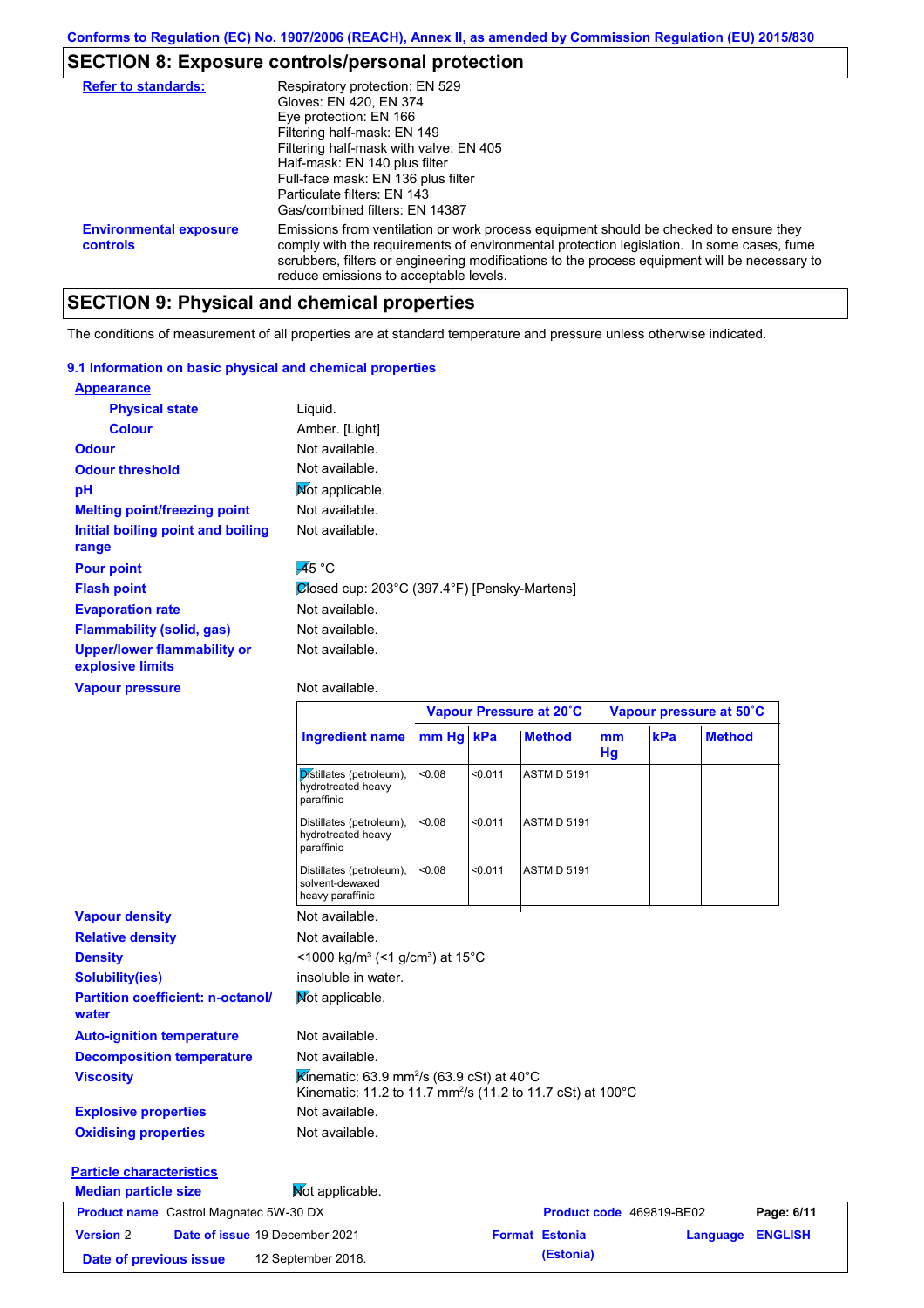# **SECTION 9: Physical and chemical properties**

**9.2 Other information**

No additional information.

# **SECTION 10: Stability and reactivity**

| <b>10.1 Reactivity</b>                            | No specific test data available for this product. Refer to Conditions to avoid and Incompatible<br>materials for additional information.                                |
|---------------------------------------------------|-------------------------------------------------------------------------------------------------------------------------------------------------------------------------|
| <b>10.2 Chemical stability</b>                    | The product is stable.                                                                                                                                                  |
| <b>10.3 Possibility of</b><br>hazardous reactions | Under normal conditions of storage and use, hazardous reactions will not occur.<br>Under normal conditions of storage and use, hazardous polymerisation will not occur. |
| <b>10.4 Conditions to avoid</b>                   | Avoid all possible sources of ignition (spark or flame).                                                                                                                |
| <b>10.5 Incompatible materials</b>                | Reactive or incompatible with the following materials: oxidising materials.                                                                                             |
| <b>10.6 Hazardous</b><br>decomposition products   | Under normal conditions of storage and use, hazardous decomposition products should not be<br>produced.                                                                 |

# **SECTION 11: Toxicological information**

| 11.1 Information on toxicological effects          |                                                                                                                                                                                                                                                                                                                                                                                                                 |
|----------------------------------------------------|-----------------------------------------------------------------------------------------------------------------------------------------------------------------------------------------------------------------------------------------------------------------------------------------------------------------------------------------------------------------------------------------------------------------|
| <b>Acute toxicity estimates</b>                    |                                                                                                                                                                                                                                                                                                                                                                                                                 |
| Not available.                                     |                                                                                                                                                                                                                                                                                                                                                                                                                 |
| <b>Information on likely</b><br>routes of exposure | Routes of entry anticipated: Dermal, Inhalation.                                                                                                                                                                                                                                                                                                                                                                |
| <b>Potential acute health effects</b>              |                                                                                                                                                                                                                                                                                                                                                                                                                 |
| <b>Inhalation</b>                                  | Vapour inhalation under ambient conditions is not normally a problem due to low vapour<br>pressure.                                                                                                                                                                                                                                                                                                             |
| <b>Ingestion</b>                                   | No known significant effects or critical hazards.                                                                                                                                                                                                                                                                                                                                                               |
| <b>Skin contact</b>                                | Defatting to the skin. May cause skin dryness and irritation.                                                                                                                                                                                                                                                                                                                                                   |
| <b>Eye contact</b>                                 | No known significant effects or critical hazards.                                                                                                                                                                                                                                                                                                                                                               |
|                                                    | Symptoms related to the physical, chemical and toxicological characteristics                                                                                                                                                                                                                                                                                                                                    |
| <b>Inhalation</b>                                  | No specific data.                                                                                                                                                                                                                                                                                                                                                                                               |
| <b>Ingestion</b>                                   | No specific data.                                                                                                                                                                                                                                                                                                                                                                                               |
| <b>Skin contact</b>                                | Adverse symptoms may include the following:<br>irritation<br>dryness<br>cracking                                                                                                                                                                                                                                                                                                                                |
| <b>Eye contact</b>                                 | No specific data.                                                                                                                                                                                                                                                                                                                                                                                               |
|                                                    | Delayed and immediate effects as well as chronic effects from short and long-term exposure                                                                                                                                                                                                                                                                                                                      |
| <b>Inhalation</b>                                  | Overexposure to the inhalation of airborne droplets or aerosols may cause irritation of the<br>respiratory tract.                                                                                                                                                                                                                                                                                               |
| <b>Ingestion</b>                                   | Ingestion of large quantities may cause nausea and diarrhoea.                                                                                                                                                                                                                                                                                                                                                   |
| <b>Skin contact</b>                                | Prolonged or repeated contact can defat the skin and lead to irritation and/or dermatitis.                                                                                                                                                                                                                                                                                                                      |
| <b>Eye contact</b>                                 | Potential risk of transient stinging or redness if accidental eye contact occurs.                                                                                                                                                                                                                                                                                                                               |
| <b>Potential chronic health effects</b>            |                                                                                                                                                                                                                                                                                                                                                                                                                 |
| <b>General</b>                                     | <b>USED ENGINE OILS</b><br>Combustion products resulting from the operation of internal combustion engines contaminate<br>engine oils during use. Used engine oil may contain hazardous components which have the<br>potential to cause skin cancer. Frequent or prolonged contact with all types and makes of used<br>engine oil must therefore be avoided and a high standard of personal hygiene maintained. |
| <b>Carcinogenicity</b>                             | No known significant effects or critical hazards.                                                                                                                                                                                                                                                                                                                                                               |
| <b>Mutagenicity</b>                                | No known significant effects or critical hazards.                                                                                                                                                                                                                                                                                                                                                               |
| <b>Developmental effects</b>                       | No known significant effects or critical hazards.                                                                                                                                                                                                                                                                                                                                                               |
| <b>Fertility effects</b>                           | No known significant effects or critical hazards.                                                                                                                                                                                                                                                                                                                                                               |
|                                                    |                                                                                                                                                                                                                                                                                                                                                                                                                 |

| <b>Product name</b> Castrol Magnatec 5W-30 DX |  |                                       | <b>Product code</b> 469819-BE02 | Page: 7/11            |                  |  |
|-----------------------------------------------|--|---------------------------------------|---------------------------------|-----------------------|------------------|--|
| <b>Version 2</b>                              |  | <b>Date of issue 19 December 2021</b> |                                 | <b>Format Estonia</b> | Language ENGLISH |  |
| Date of previous issue                        |  | 12 September 2018.                    |                                 | (Estonia)             |                  |  |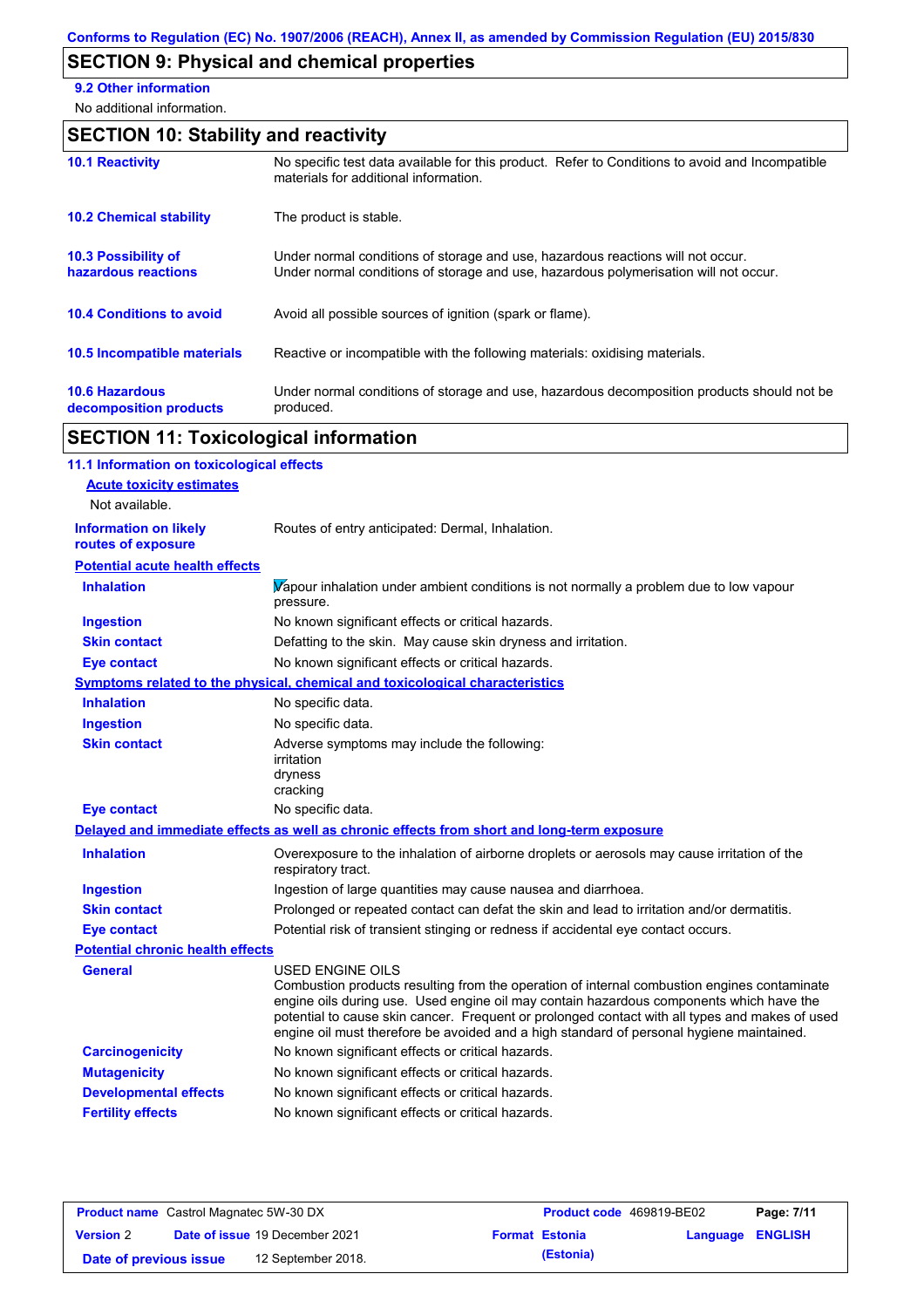### **SECTION 12: Ecological information**

### **12.1 Toxicity**

**Environmental hazards** Not classified as dangerous

### **12.2 Persistence and degradability**

**Expected to be biodegradable.** 

#### **12.3 Bioaccumulative potential**

This product is not expected to bioaccumulate through food chains in the environment.

| <b>12.4 Mobility in soil</b>                                  |                                                                      |
|---------------------------------------------------------------|----------------------------------------------------------------------|
| <b>Soil/water partition</b><br>coefficient (K <sub>oc</sub> ) | Not available.                                                       |
| <b>Mobility</b>                                               | Spillages may penetrate the soil causing ground water contamination. |

### **12.5 Results of PBT and vPvB assessment**

Product does not meet the criteria for PBT or vPvB according to Regulation (EC) No. 1907/2006, Annex XIII.

### **12.6 Other adverse effects**

| <b>Other ecological information</b> | Spills may form a film on water surfaces causing physical damage to organisms. Oxygen |
|-------------------------------------|---------------------------------------------------------------------------------------|
|                                     | transfer could also be impaired.                                                      |

### **SECTION 13: Disposal considerations**

### **13.1 Waste treatment methods**

### **Product**

**Methods of disposal**

Where possible, arrange for product to be recycled. Dispose of via an authorised person/ licensed waste disposal contractor in accordance with local regulations.

### **Hazardous waste** Yes.

### **European waste catalogue (EWC)**

| Waste code | <b>Waste designation</b>                                         |
|------------|------------------------------------------------------------------|
| 13 02 05*  | Imineral-based non-chlorinated engine, gear and lubricating oils |

However, deviation from the intended use and/or the presence of any potential contaminants may require an alternative waste disposal code to be assigned by the end user.

### **Packaging**

| <b>Methods of disposal</b> | Where possible, arrange for product to be recycled. Dispose of via an authorised person/<br>licensed waste disposal contractor in accordance with local regulations.                                                                    |
|----------------------------|-----------------------------------------------------------------------------------------------------------------------------------------------------------------------------------------------------------------------------------------|
| <b>Special precautions</b> | This material and its container must be disposed of in a safe way. Empty containers or liners<br>may retain some product residues. Avoid dispersal of spilt material and runoff and contact with<br>soil, waterways, drains and sewers. |
| <b>References</b>          | Commission 2014/955/EU<br>Directive 2008/98/EC                                                                                                                                                                                          |

# **SECTION 14: Transport information**

|                                           | <b>ADR/RID</b>                                | <b>ADN</b>            | <b>IMDG</b>              | <b>IATA</b>                       |
|-------------------------------------------|-----------------------------------------------|-----------------------|--------------------------|-----------------------------------|
| 14.1 UN number                            | Not regulated.                                | Not regulated.        | Not regulated.           | Not regulated.                    |
| 14.2 UN proper<br>shipping name           |                                               | -                     |                          |                                   |
| <b>14.3 Transport</b><br>hazard class(es) |                                               | -                     |                          |                                   |
| 14.4 Packing<br>group                     |                                               |                       |                          |                                   |
| 14.5<br><b>Environmental</b><br>hazards   | No.                                           | No.                   | No.                      | No.                               |
|                                           |                                               |                       |                          |                                   |
|                                           | <b>Product name</b> Castrol Magnatec 5W-30 DX |                       | Product code 469819-BE02 | Page: 8/11                        |
| <b>Version 2</b>                          | Date of issue 19 December 2021                | <b>Format Estonia</b> |                          | <b>ENGLISH</b><br><b>Language</b> |
| Date of previous issue                    | 12 September 2018.                            |                       | (Estonia)                |                                   |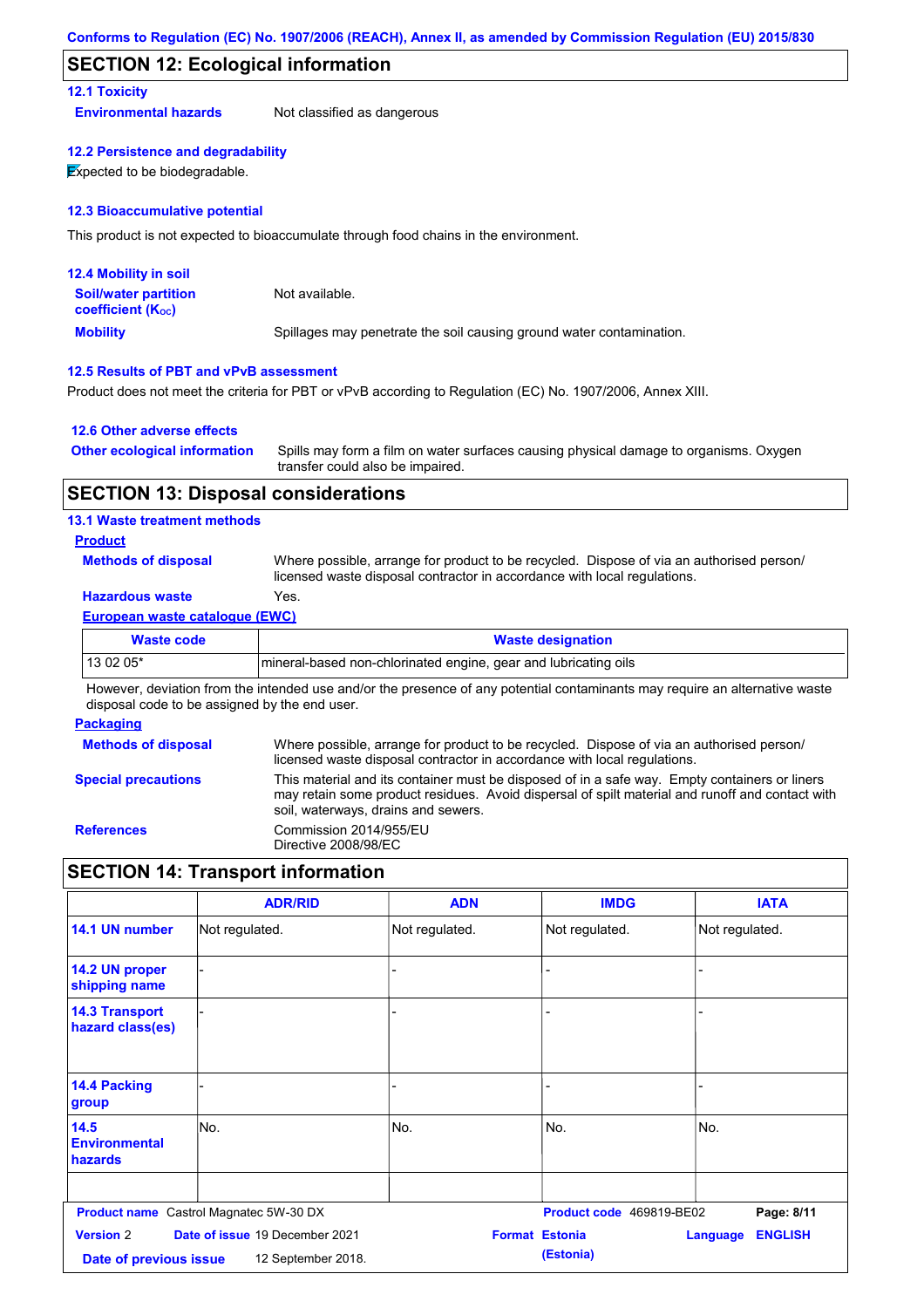| <b>SECTION 14: Transport information</b><br><b>Additional</b><br>Not available.<br>Not available.<br><b>SECTION 15: Regulatory information</b><br>15.1 Safety, health and environmental regulations/legislation specific for the substance or mixture<br>EU Regulation (EC) No. 1907/2006 (REACH)<br><b>Annex XIV - List of substances subject to authorisation</b><br><b>Annex XIV</b><br>None of the components are listed.<br><b>Substances of very high concern</b><br>None of the components are listed.<br>EU Regulation (EC) No. 1907/2006 (REACH)<br><b>Annex XVII - Restrictions</b><br>Not applicable.<br>on the manufacture,<br>placing on the market<br>and use of certain<br>dangerous substances,<br>mixtures and articles<br><b>Other regulations</b><br><b>REACH Status</b><br>The company, as identified in Section 1, sells this product in the EU in compliance with the<br>current requirements of REACH.<br>All components are active or exempted.<br><b>United States inventory</b><br>(TSCA 8b)<br>All components are listed or exempted.<br><b>Australia inventory (AIIC)</b><br><b>Canada inventory</b><br>All components are listed or exempted.<br><b>China inventory (IECSC)</b><br>All components are listed or exempted.<br><b>Japan inventory (CSCL)</b><br>All components are listed or exempted.<br>All components are listed or exempted.<br><b>Korea inventory (KECI)</b><br><b>Philippines inventory</b><br>All components are listed or exempted.<br>(PICCS)<br>All components are listed or exempted.<br><b>Taiwan Chemical</b><br><b>Substances Inventory</b><br>(TCSI)<br>Ozone depleting substances (1005/2009/EU)<br>Not listed.<br>Prior Informed Consent (PIC) (649/2012/EU)<br>Not listed.<br><b>Persistent Organic Pollutants</b><br>Not listed.<br>EU - Water framework directive - Priority substances<br>Mone of the components are listed.<br><b>Seveso Directive</b><br>This product is not controlled under the Seveso Directive.<br>A Chemical Safety Assessment has been carried out for one or more of the substances within | Conforms to Regulation (EC) No. 1907/2006 (REACH), Annex II, as amended by Commission Regulation (EU) 2015/830 |  |  |
|-------------------------------------------------------------------------------------------------------------------------------------------------------------------------------------------------------------------------------------------------------------------------------------------------------------------------------------------------------------------------------------------------------------------------------------------------------------------------------------------------------------------------------------------------------------------------------------------------------------------------------------------------------------------------------------------------------------------------------------------------------------------------------------------------------------------------------------------------------------------------------------------------------------------------------------------------------------------------------------------------------------------------------------------------------------------------------------------------------------------------------------------------------------------------------------------------------------------------------------------------------------------------------------------------------------------------------------------------------------------------------------------------------------------------------------------------------------------------------------------------------------------------------------------------------------------------------------------------------------------------------------------------------------------------------------------------------------------------------------------------------------------------------------------------------------------------------------------------------------------------------------------------------------------------------------------------------------------------------------------------------------------------------------------------------------------------------------|----------------------------------------------------------------------------------------------------------------|--|--|
|                                                                                                                                                                                                                                                                                                                                                                                                                                                                                                                                                                                                                                                                                                                                                                                                                                                                                                                                                                                                                                                                                                                                                                                                                                                                                                                                                                                                                                                                                                                                                                                                                                                                                                                                                                                                                                                                                                                                                                                                                                                                                     |                                                                                                                |  |  |
|                                                                                                                                                                                                                                                                                                                                                                                                                                                                                                                                                                                                                                                                                                                                                                                                                                                                                                                                                                                                                                                                                                                                                                                                                                                                                                                                                                                                                                                                                                                                                                                                                                                                                                                                                                                                                                                                                                                                                                                                                                                                                     | information                                                                                                    |  |  |
|                                                                                                                                                                                                                                                                                                                                                                                                                                                                                                                                                                                                                                                                                                                                                                                                                                                                                                                                                                                                                                                                                                                                                                                                                                                                                                                                                                                                                                                                                                                                                                                                                                                                                                                                                                                                                                                                                                                                                                                                                                                                                     | <b>14.6 Special precautions for</b><br>user                                                                    |  |  |
|                                                                                                                                                                                                                                                                                                                                                                                                                                                                                                                                                                                                                                                                                                                                                                                                                                                                                                                                                                                                                                                                                                                                                                                                                                                                                                                                                                                                                                                                                                                                                                                                                                                                                                                                                                                                                                                                                                                                                                                                                                                                                     | <b>14.7 Transport in bulk</b><br>according to IMO<br><b>instruments</b>                                        |  |  |
|                                                                                                                                                                                                                                                                                                                                                                                                                                                                                                                                                                                                                                                                                                                                                                                                                                                                                                                                                                                                                                                                                                                                                                                                                                                                                                                                                                                                                                                                                                                                                                                                                                                                                                                                                                                                                                                                                                                                                                                                                                                                                     |                                                                                                                |  |  |
|                                                                                                                                                                                                                                                                                                                                                                                                                                                                                                                                                                                                                                                                                                                                                                                                                                                                                                                                                                                                                                                                                                                                                                                                                                                                                                                                                                                                                                                                                                                                                                                                                                                                                                                                                                                                                                                                                                                                                                                                                                                                                     |                                                                                                                |  |  |
|                                                                                                                                                                                                                                                                                                                                                                                                                                                                                                                                                                                                                                                                                                                                                                                                                                                                                                                                                                                                                                                                                                                                                                                                                                                                                                                                                                                                                                                                                                                                                                                                                                                                                                                                                                                                                                                                                                                                                                                                                                                                                     |                                                                                                                |  |  |
|                                                                                                                                                                                                                                                                                                                                                                                                                                                                                                                                                                                                                                                                                                                                                                                                                                                                                                                                                                                                                                                                                                                                                                                                                                                                                                                                                                                                                                                                                                                                                                                                                                                                                                                                                                                                                                                                                                                                                                                                                                                                                     |                                                                                                                |  |  |
|                                                                                                                                                                                                                                                                                                                                                                                                                                                                                                                                                                                                                                                                                                                                                                                                                                                                                                                                                                                                                                                                                                                                                                                                                                                                                                                                                                                                                                                                                                                                                                                                                                                                                                                                                                                                                                                                                                                                                                                                                                                                                     |                                                                                                                |  |  |
|                                                                                                                                                                                                                                                                                                                                                                                                                                                                                                                                                                                                                                                                                                                                                                                                                                                                                                                                                                                                                                                                                                                                                                                                                                                                                                                                                                                                                                                                                                                                                                                                                                                                                                                                                                                                                                                                                                                                                                                                                                                                                     |                                                                                                                |  |  |
|                                                                                                                                                                                                                                                                                                                                                                                                                                                                                                                                                                                                                                                                                                                                                                                                                                                                                                                                                                                                                                                                                                                                                                                                                                                                                                                                                                                                                                                                                                                                                                                                                                                                                                                                                                                                                                                                                                                                                                                                                                                                                     |                                                                                                                |  |  |
|                                                                                                                                                                                                                                                                                                                                                                                                                                                                                                                                                                                                                                                                                                                                                                                                                                                                                                                                                                                                                                                                                                                                                                                                                                                                                                                                                                                                                                                                                                                                                                                                                                                                                                                                                                                                                                                                                                                                                                                                                                                                                     |                                                                                                                |  |  |
|                                                                                                                                                                                                                                                                                                                                                                                                                                                                                                                                                                                                                                                                                                                                                                                                                                                                                                                                                                                                                                                                                                                                                                                                                                                                                                                                                                                                                                                                                                                                                                                                                                                                                                                                                                                                                                                                                                                                                                                                                                                                                     |                                                                                                                |  |  |
|                                                                                                                                                                                                                                                                                                                                                                                                                                                                                                                                                                                                                                                                                                                                                                                                                                                                                                                                                                                                                                                                                                                                                                                                                                                                                                                                                                                                                                                                                                                                                                                                                                                                                                                                                                                                                                                                                                                                                                                                                                                                                     |                                                                                                                |  |  |
|                                                                                                                                                                                                                                                                                                                                                                                                                                                                                                                                                                                                                                                                                                                                                                                                                                                                                                                                                                                                                                                                                                                                                                                                                                                                                                                                                                                                                                                                                                                                                                                                                                                                                                                                                                                                                                                                                                                                                                                                                                                                                     |                                                                                                                |  |  |
|                                                                                                                                                                                                                                                                                                                                                                                                                                                                                                                                                                                                                                                                                                                                                                                                                                                                                                                                                                                                                                                                                                                                                                                                                                                                                                                                                                                                                                                                                                                                                                                                                                                                                                                                                                                                                                                                                                                                                                                                                                                                                     |                                                                                                                |  |  |
|                                                                                                                                                                                                                                                                                                                                                                                                                                                                                                                                                                                                                                                                                                                                                                                                                                                                                                                                                                                                                                                                                                                                                                                                                                                                                                                                                                                                                                                                                                                                                                                                                                                                                                                                                                                                                                                                                                                                                                                                                                                                                     |                                                                                                                |  |  |
|                                                                                                                                                                                                                                                                                                                                                                                                                                                                                                                                                                                                                                                                                                                                                                                                                                                                                                                                                                                                                                                                                                                                                                                                                                                                                                                                                                                                                                                                                                                                                                                                                                                                                                                                                                                                                                                                                                                                                                                                                                                                                     |                                                                                                                |  |  |
|                                                                                                                                                                                                                                                                                                                                                                                                                                                                                                                                                                                                                                                                                                                                                                                                                                                                                                                                                                                                                                                                                                                                                                                                                                                                                                                                                                                                                                                                                                                                                                                                                                                                                                                                                                                                                                                                                                                                                                                                                                                                                     |                                                                                                                |  |  |
|                                                                                                                                                                                                                                                                                                                                                                                                                                                                                                                                                                                                                                                                                                                                                                                                                                                                                                                                                                                                                                                                                                                                                                                                                                                                                                                                                                                                                                                                                                                                                                                                                                                                                                                                                                                                                                                                                                                                                                                                                                                                                     |                                                                                                                |  |  |
|                                                                                                                                                                                                                                                                                                                                                                                                                                                                                                                                                                                                                                                                                                                                                                                                                                                                                                                                                                                                                                                                                                                                                                                                                                                                                                                                                                                                                                                                                                                                                                                                                                                                                                                                                                                                                                                                                                                                                                                                                                                                                     |                                                                                                                |  |  |
|                                                                                                                                                                                                                                                                                                                                                                                                                                                                                                                                                                                                                                                                                                                                                                                                                                                                                                                                                                                                                                                                                                                                                                                                                                                                                                                                                                                                                                                                                                                                                                                                                                                                                                                                                                                                                                                                                                                                                                                                                                                                                     |                                                                                                                |  |  |
|                                                                                                                                                                                                                                                                                                                                                                                                                                                                                                                                                                                                                                                                                                                                                                                                                                                                                                                                                                                                                                                                                                                                                                                                                                                                                                                                                                                                                                                                                                                                                                                                                                                                                                                                                                                                                                                                                                                                                                                                                                                                                     |                                                                                                                |  |  |
|                                                                                                                                                                                                                                                                                                                                                                                                                                                                                                                                                                                                                                                                                                                                                                                                                                                                                                                                                                                                                                                                                                                                                                                                                                                                                                                                                                                                                                                                                                                                                                                                                                                                                                                                                                                                                                                                                                                                                                                                                                                                                     |                                                                                                                |  |  |
|                                                                                                                                                                                                                                                                                                                                                                                                                                                                                                                                                                                                                                                                                                                                                                                                                                                                                                                                                                                                                                                                                                                                                                                                                                                                                                                                                                                                                                                                                                                                                                                                                                                                                                                                                                                                                                                                                                                                                                                                                                                                                     |                                                                                                                |  |  |
|                                                                                                                                                                                                                                                                                                                                                                                                                                                                                                                                                                                                                                                                                                                                                                                                                                                                                                                                                                                                                                                                                                                                                                                                                                                                                                                                                                                                                                                                                                                                                                                                                                                                                                                                                                                                                                                                                                                                                                                                                                                                                     |                                                                                                                |  |  |
|                                                                                                                                                                                                                                                                                                                                                                                                                                                                                                                                                                                                                                                                                                                                                                                                                                                                                                                                                                                                                                                                                                                                                                                                                                                                                                                                                                                                                                                                                                                                                                                                                                                                                                                                                                                                                                                                                                                                                                                                                                                                                     |                                                                                                                |  |  |
|                                                                                                                                                                                                                                                                                                                                                                                                                                                                                                                                                                                                                                                                                                                                                                                                                                                                                                                                                                                                                                                                                                                                                                                                                                                                                                                                                                                                                                                                                                                                                                                                                                                                                                                                                                                                                                                                                                                                                                                                                                                                                     |                                                                                                                |  |  |
|                                                                                                                                                                                                                                                                                                                                                                                                                                                                                                                                                                                                                                                                                                                                                                                                                                                                                                                                                                                                                                                                                                                                                                                                                                                                                                                                                                                                                                                                                                                                                                                                                                                                                                                                                                                                                                                                                                                                                                                                                                                                                     |                                                                                                                |  |  |
|                                                                                                                                                                                                                                                                                                                                                                                                                                                                                                                                                                                                                                                                                                                                                                                                                                                                                                                                                                                                                                                                                                                                                                                                                                                                                                                                                                                                                                                                                                                                                                                                                                                                                                                                                                                                                                                                                                                                                                                                                                                                                     |                                                                                                                |  |  |
|                                                                                                                                                                                                                                                                                                                                                                                                                                                                                                                                                                                                                                                                                                                                                                                                                                                                                                                                                                                                                                                                                                                                                                                                                                                                                                                                                                                                                                                                                                                                                                                                                                                                                                                                                                                                                                                                                                                                                                                                                                                                                     |                                                                                                                |  |  |
|                                                                                                                                                                                                                                                                                                                                                                                                                                                                                                                                                                                                                                                                                                                                                                                                                                                                                                                                                                                                                                                                                                                                                                                                                                                                                                                                                                                                                                                                                                                                                                                                                                                                                                                                                                                                                                                                                                                                                                                                                                                                                     |                                                                                                                |  |  |
|                                                                                                                                                                                                                                                                                                                                                                                                                                                                                                                                                                                                                                                                                                                                                                                                                                                                                                                                                                                                                                                                                                                                                                                                                                                                                                                                                                                                                                                                                                                                                                                                                                                                                                                                                                                                                                                                                                                                                                                                                                                                                     |                                                                                                                |  |  |
|                                                                                                                                                                                                                                                                                                                                                                                                                                                                                                                                                                                                                                                                                                                                                                                                                                                                                                                                                                                                                                                                                                                                                                                                                                                                                                                                                                                                                                                                                                                                                                                                                                                                                                                                                                                                                                                                                                                                                                                                                                                                                     |                                                                                                                |  |  |
|                                                                                                                                                                                                                                                                                                                                                                                                                                                                                                                                                                                                                                                                                                                                                                                                                                                                                                                                                                                                                                                                                                                                                                                                                                                                                                                                                                                                                                                                                                                                                                                                                                                                                                                                                                                                                                                                                                                                                                                                                                                                                     | <b>15.2 Chemical safety</b>                                                                                    |  |  |

**Product name** Castrol Magnatec 5W-30 DX **Version** 2 **Product code** 469819-BE02 **Page: 9/11 Date of issue** 19 December 2021 **Format Estonia Language ENGLISH Date of previous issue (Estonia)** 12 September 2018.

this mixture. A Chemical Safety Assessment has not been carried out for the mixture itself.

**assessment**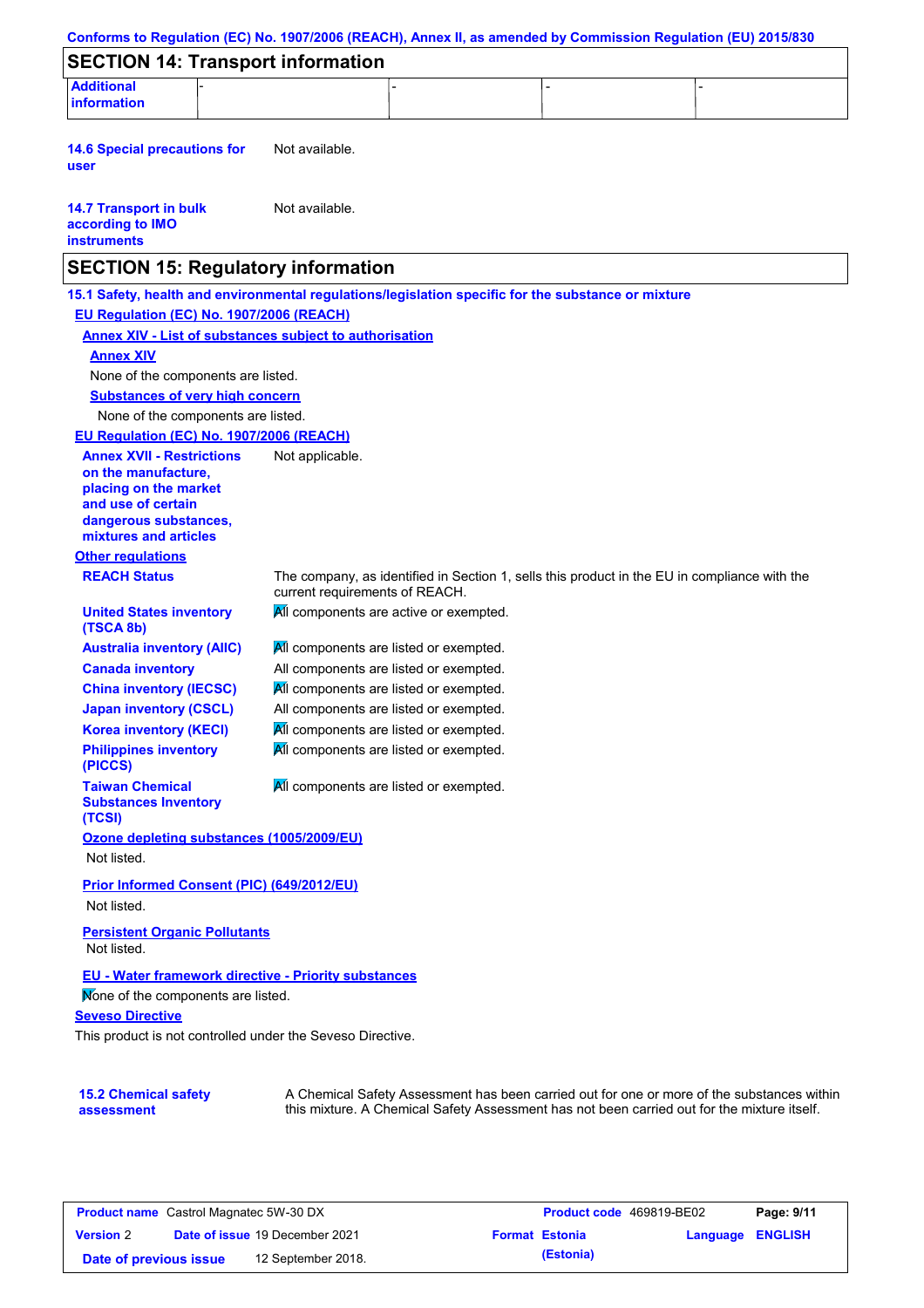# **SECTION 16: Other information**

| <b>Abbreviations and acronyms</b> | ADN = European Provisions concerning the International Carriage of Dangerous Goods by<br>Inland Waterway |
|-----------------------------------|----------------------------------------------------------------------------------------------------------|
|                                   | ADR = The European Agreement concerning the International Carriage of Dangerous Goods by<br>Road         |
|                                   | ATE = Acute Toxicity Estimate                                                                            |
|                                   | <b>BCF</b> = Bioconcentration Factor                                                                     |
|                                   | CAS = Chemical Abstracts Service                                                                         |
|                                   | CLP = Classification, Labelling and Packaging Regulation [Regulation (EC) No. 1272/2008]                 |
|                                   | CSA = Chemical Safety Assessment                                                                         |
|                                   | CSR = Chemical Safety Report                                                                             |
|                                   | <b>DMEL = Derived Minimal Effect Level</b>                                                               |
|                                   | DNEL = Derived No Effect Level                                                                           |
|                                   | EINECS = European Inventory of Existing Commercial chemical Substances                                   |
|                                   | ES = Exposure Scenario                                                                                   |
|                                   | EUH statement = CLP-specific Hazard statement                                                            |
|                                   | EWC = European Waste Catalogue                                                                           |
|                                   | GHS = Globally Harmonized System of Classification and Labelling of Chemicals                            |
|                                   | IATA = International Air Transport Association                                                           |
|                                   | IBC = Intermediate Bulk Container                                                                        |
|                                   | IMDG = International Maritime Dangerous Goods                                                            |
|                                   | LogPow = logarithm of the octanol/water partition coefficient                                            |
|                                   | MARPOL = International Convention for the Prevention of Pollution From Ships, 1973 as                    |
|                                   | modified by the Protocol of 1978. ("Marpol" = marine pollution)                                          |
|                                   | OECD = Organisation for Economic Co-operation and Development                                            |
|                                   | PBT = Persistent, Bioaccumulative and Toxic                                                              |
|                                   | <b>PNEC</b> = Predicted No Effect Concentration                                                          |
|                                   | REACH = Registration, Evaluation, Authorisation and Restriction of Chemicals Regulation                  |
|                                   | [Regulation (EC) No. 1907/2006]                                                                          |
|                                   | RID = The Regulations concerning the International Carriage of Dangerous Goods by Rail                   |
|                                   | <b>RRN = REACH Registration Number</b><br>SADT = Self-Accelerating Decomposition Temperature             |
|                                   | SVHC = Substances of Very High Concern                                                                   |
|                                   | STOT-RE = Specific Target Organ Toxicity - Repeated Exposure                                             |
|                                   | STOT-SE = Specific Target Organ Toxicity - Single Exposure                                               |
|                                   | TWA = Time weighted average                                                                              |
|                                   | $UN = United Nations$                                                                                    |
|                                   | $UVCB = Complex\;hydrocarbon\; substance$                                                                |
|                                   | VOC = Volatile Organic Compound                                                                          |
|                                   | vPvB = Very Persistent and Very Bioaccumulative                                                          |
|                                   | Varies = may contain one or more of the following $64741-88-4$ / RRN 01-2119488706-23,                   |
|                                   | 64741-89-5 / RRN 01-2119487067-30, 64741-95-3 / RRN 01-2119487081-40, 64741-96-4/ RRN                    |
|                                   | 01-2119483621-38, 64742-01-4 / RRN 01-2119488707-21, 64742-44-5 / RRN                                    |
|                                   | 01-2119985177-24, 64742-45-6, 64742-52-5 / RRN 01-2119467170-45, 64742-53-6 / RRN                        |
|                                   | 01-2119480375-34, 64742-54-7 / RRN 01-2119484627-25, 64742-55-8 / RRN                                    |
|                                   | 01-2119487077-29, 64742-56-9 / RRN 01-2119480132-48, 64742-57-0 / RRN                                    |
|                                   | 01-2119489287-22, 64742-58-1, 64742-62-7 / RRN 01-2119480472-38, 64742-63-8,                             |
|                                   | 64742-65-0 / RRN 01-2119471299-27, 64742-70-7 / RRN 01-2119487080-42, 72623-85-9 /                       |
|                                   | RRN 01-2119555262-43, 72623-86-0 / RRN 01-2119474878-16, 72623-87-1 / RRN                                |
|                                   | 01-2119474889-13                                                                                         |
|                                   |                                                                                                          |

**Procedure used to derive the classification according to Regulation (EC) No. 1272/2008 [CLP/GHS]**

| <b>Classification</b>                                                           |                            | <b>Justification</b> |                                               |  |
|---------------------------------------------------------------------------------|----------------------------|----------------------|-----------------------------------------------|--|
| Not classified.                                                                 |                            |                      |                                               |  |
| <b>Full text of abbreviated H</b><br><b>statements</b>                          | <b>H</b> 304               |                      | May be fatal if swallowed and enters airways. |  |
| <b>Full text of classifications</b><br>[CLP/GHS]                                | $Ksp.$ Tox. 1              |                      | <b>ASPIRATION HAZARD - Category 1</b>         |  |
| <b>History</b>                                                                  |                            |                      |                                               |  |
| Date of issue/Date of<br>revision                                               | 19/12/2021                 |                      |                                               |  |
| Date of previous issue                                                          | 12/09/2018.                |                      |                                               |  |
| <b>Prepared by</b>                                                              | <b>Product Stewardship</b> |                      |                                               |  |
| $\nabla$ Indicates information that has changed from previously issued version. |                            |                      |                                               |  |

**Notice to reader**

| <b>Product name</b> Castrol Magnatec 5W-30 DX |  |                                       | Product code 469819-BE02 |                       | Page: 10/11      |  |
|-----------------------------------------------|--|---------------------------------------|--------------------------|-----------------------|------------------|--|
| <b>Version 2</b>                              |  | <b>Date of issue 19 December 2021</b> |                          | <b>Format Estonia</b> | Language ENGLISH |  |
| Date of previous issue                        |  | 12 September 2018.                    |                          | (Estonia)             |                  |  |